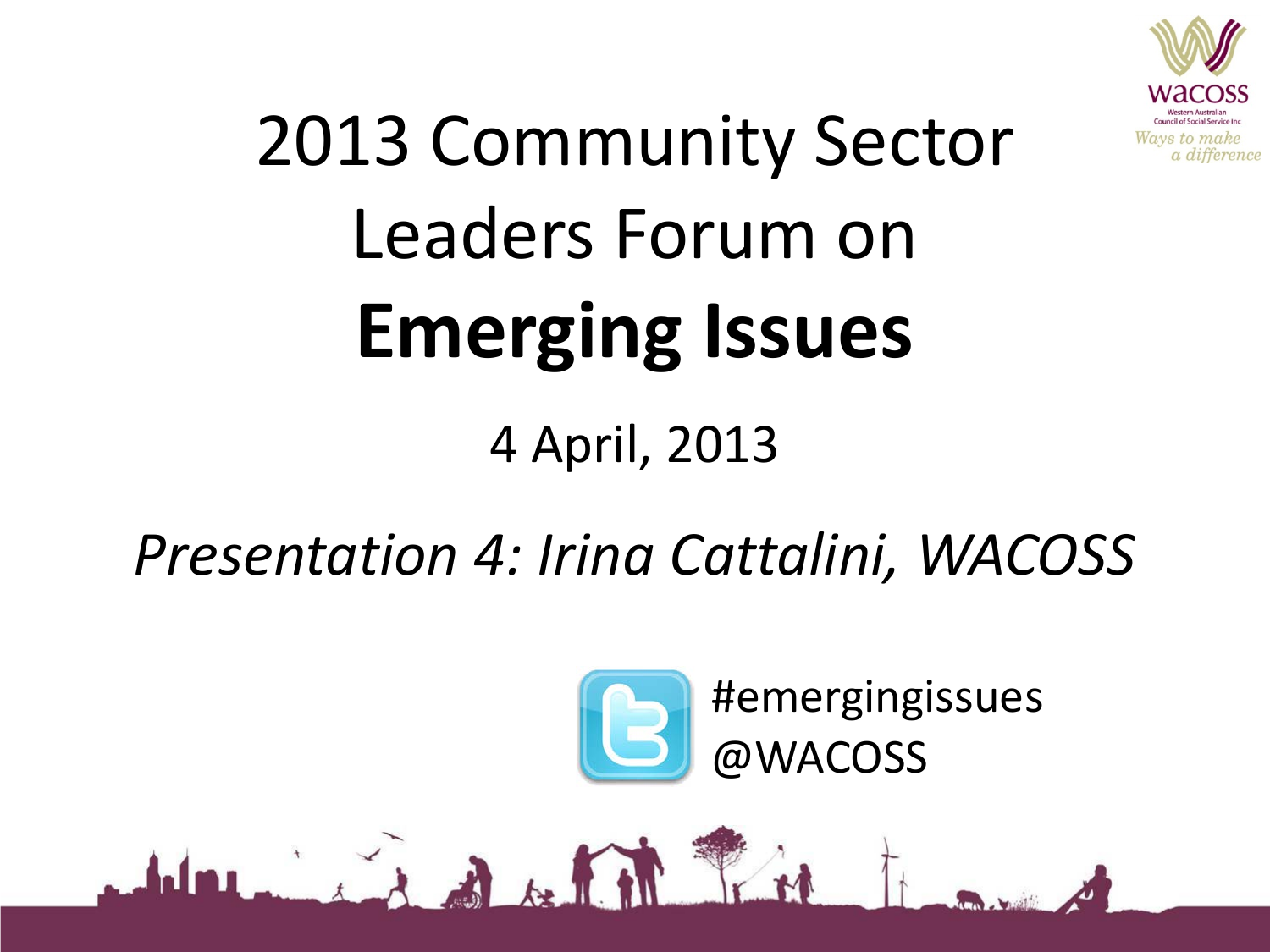

## **Environmental Scan**

- 1. Economic
- 2. Social
- 3. Political
- **4. Sector / Services**

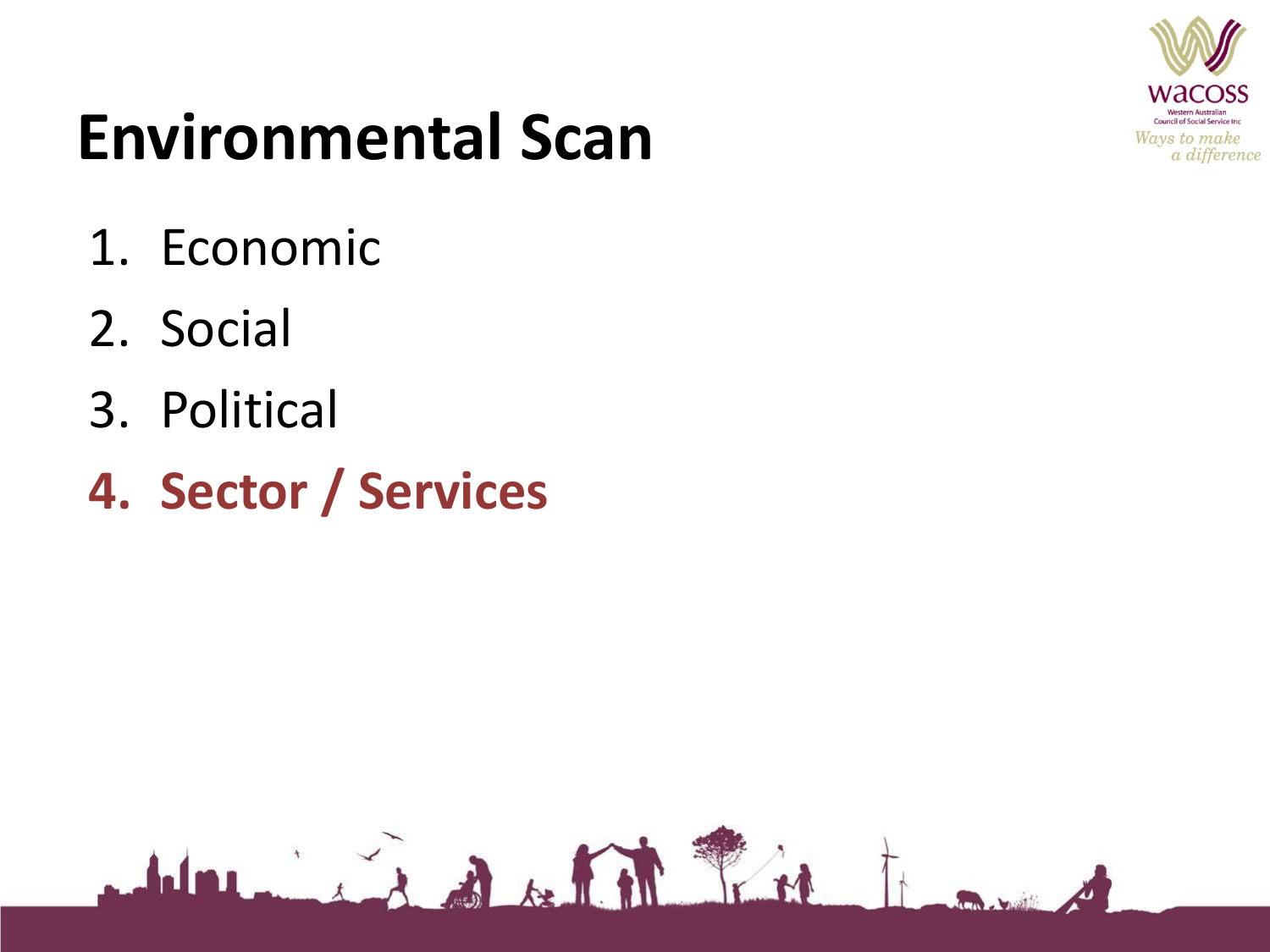

### *The Political and Sector Landscape Changing imperatives for community sector leaders*

#### Irina Cattalini *Chief Executive Officer WACOSS*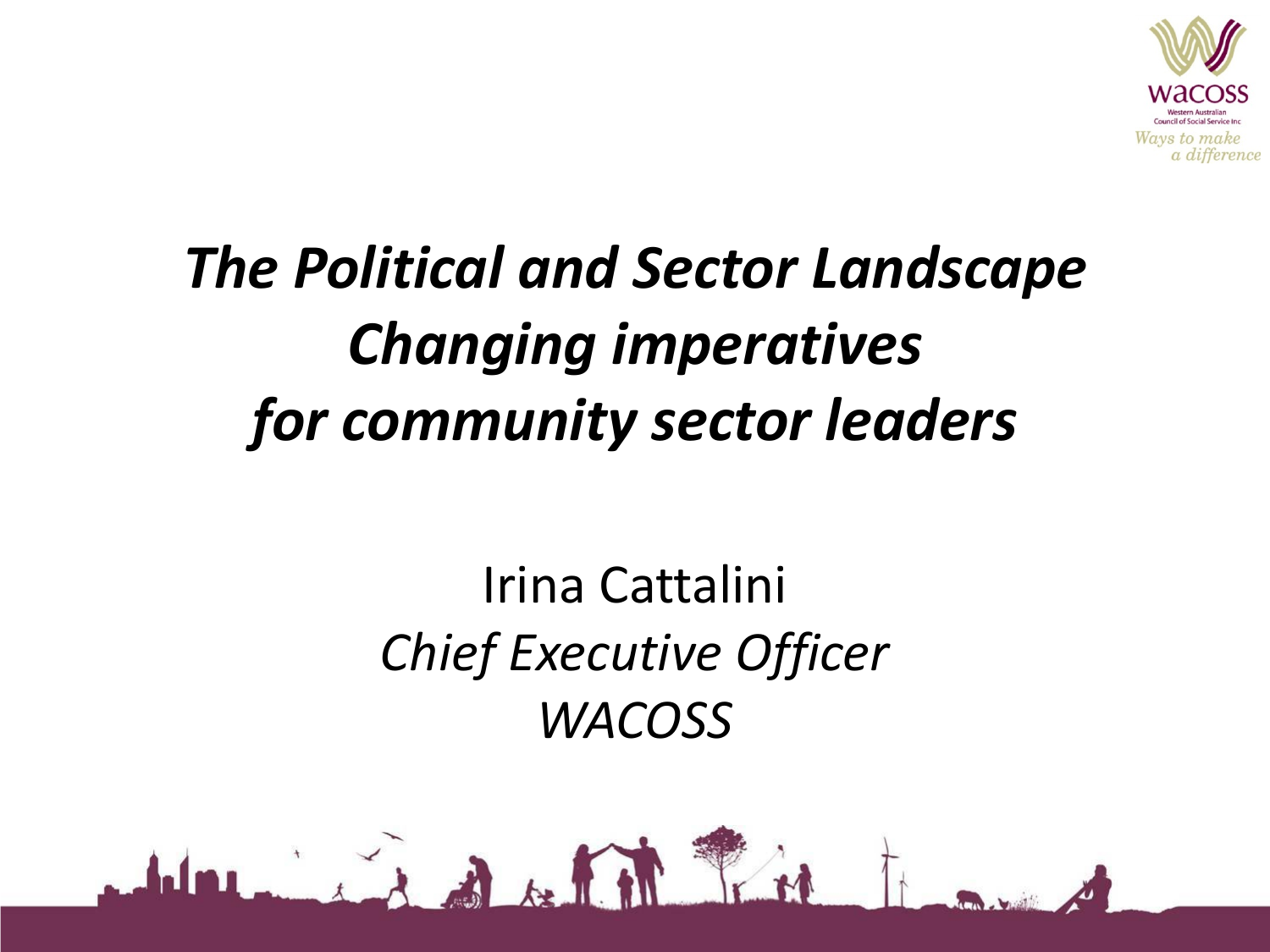

## *The Political Landscape*

### 1. Changing political climate

### 2. Re-assessing & re-asserting roles

Administration of the first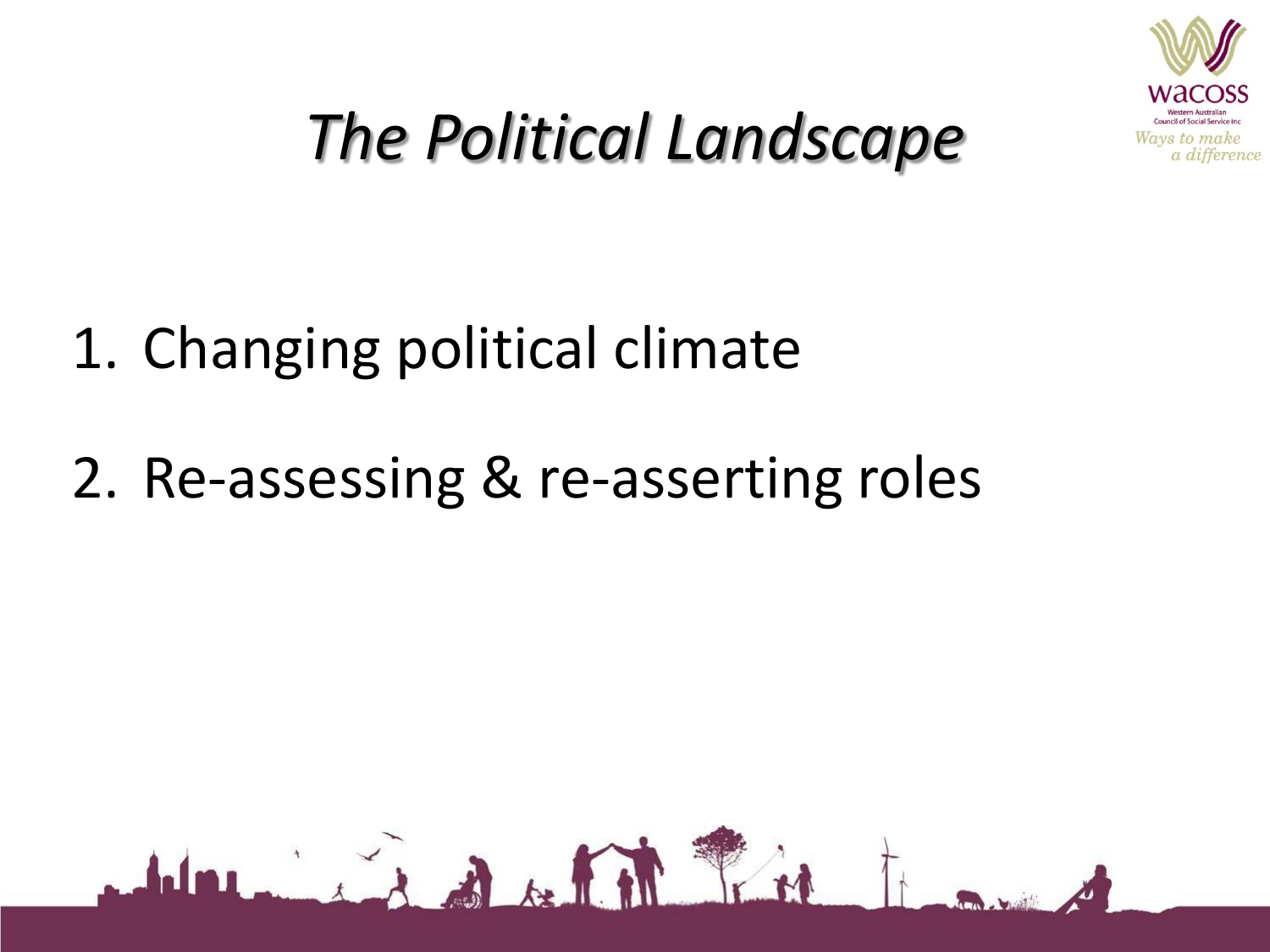

## *Changing Federal Political Climate*

- From 'provider' to 'facilitator' of services
- Small government 'Big Society'

A A de l'est

- Community sector not seen as "community"
- Government seeking more direct contact with the consumer 'voice'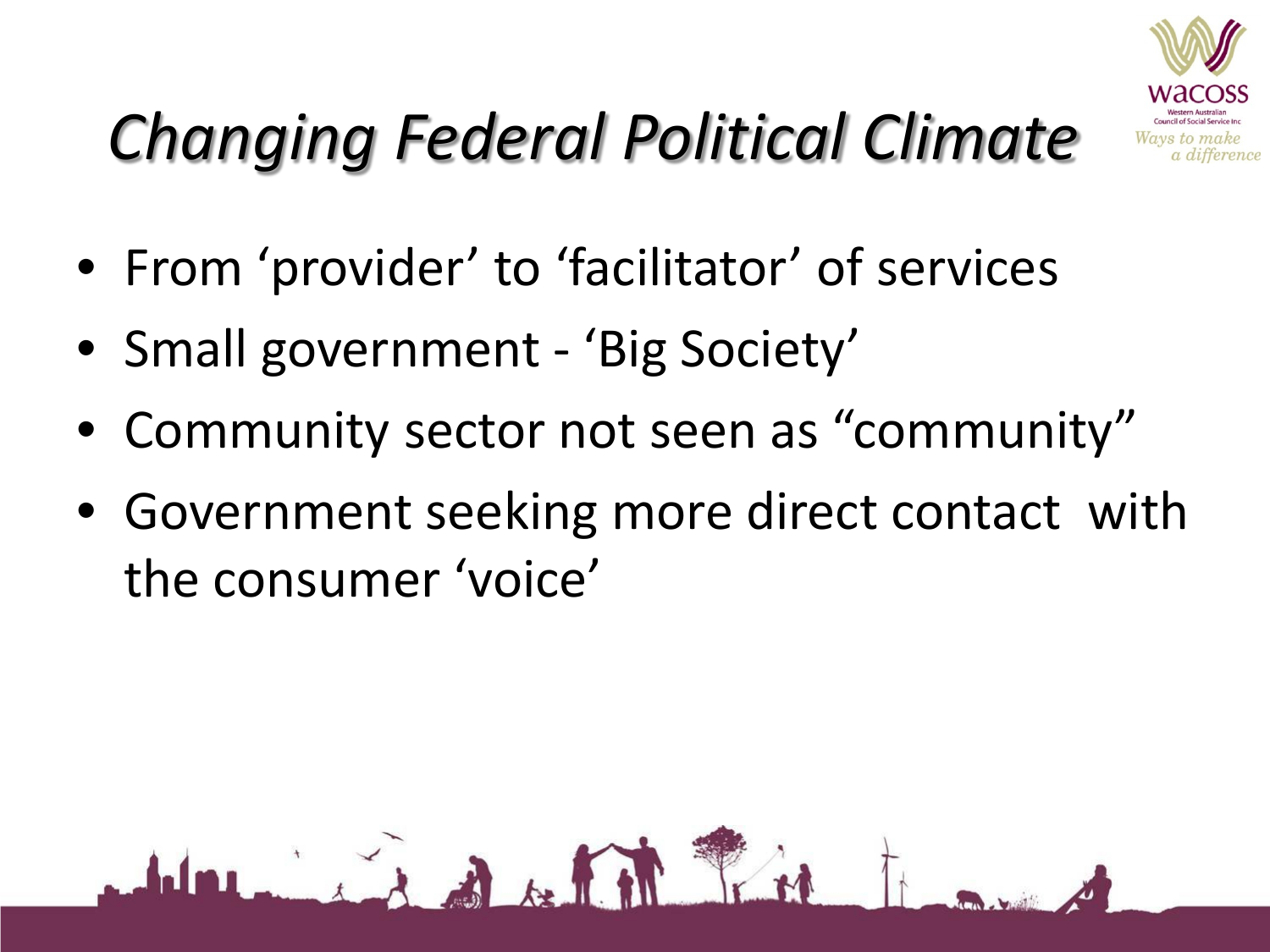

## *Changing Federal Political Climate*

• Limited regulation & accountability

• Moving policy & purchasing decisions further away from Government *– risk of less policy rigor, less systemic planning, less accountability for outcomes*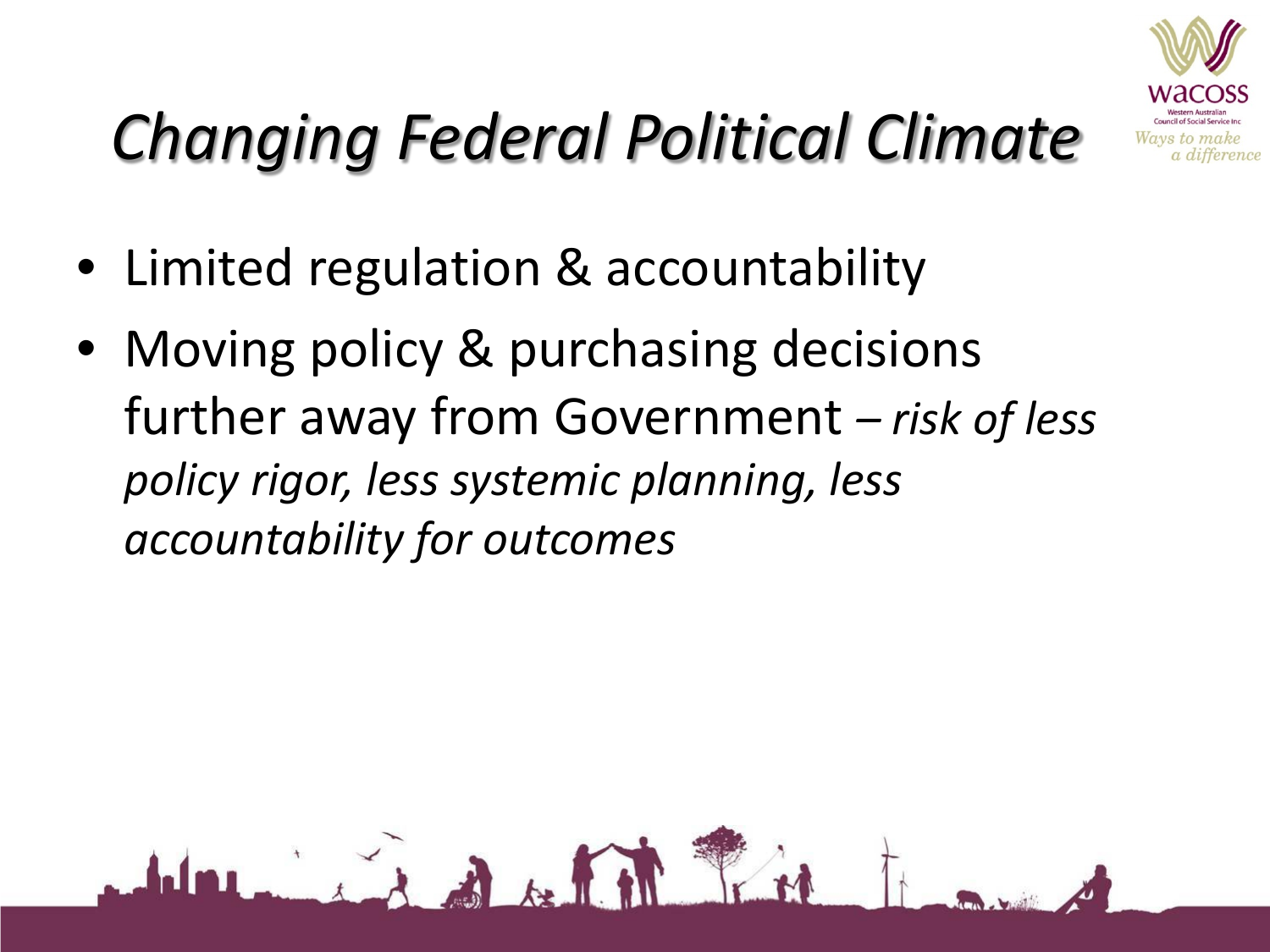

## *Changing State Political Climate*

- Second-term Government with confident majority
- Directions signalled by the new Ministry

11 That is a fifth fine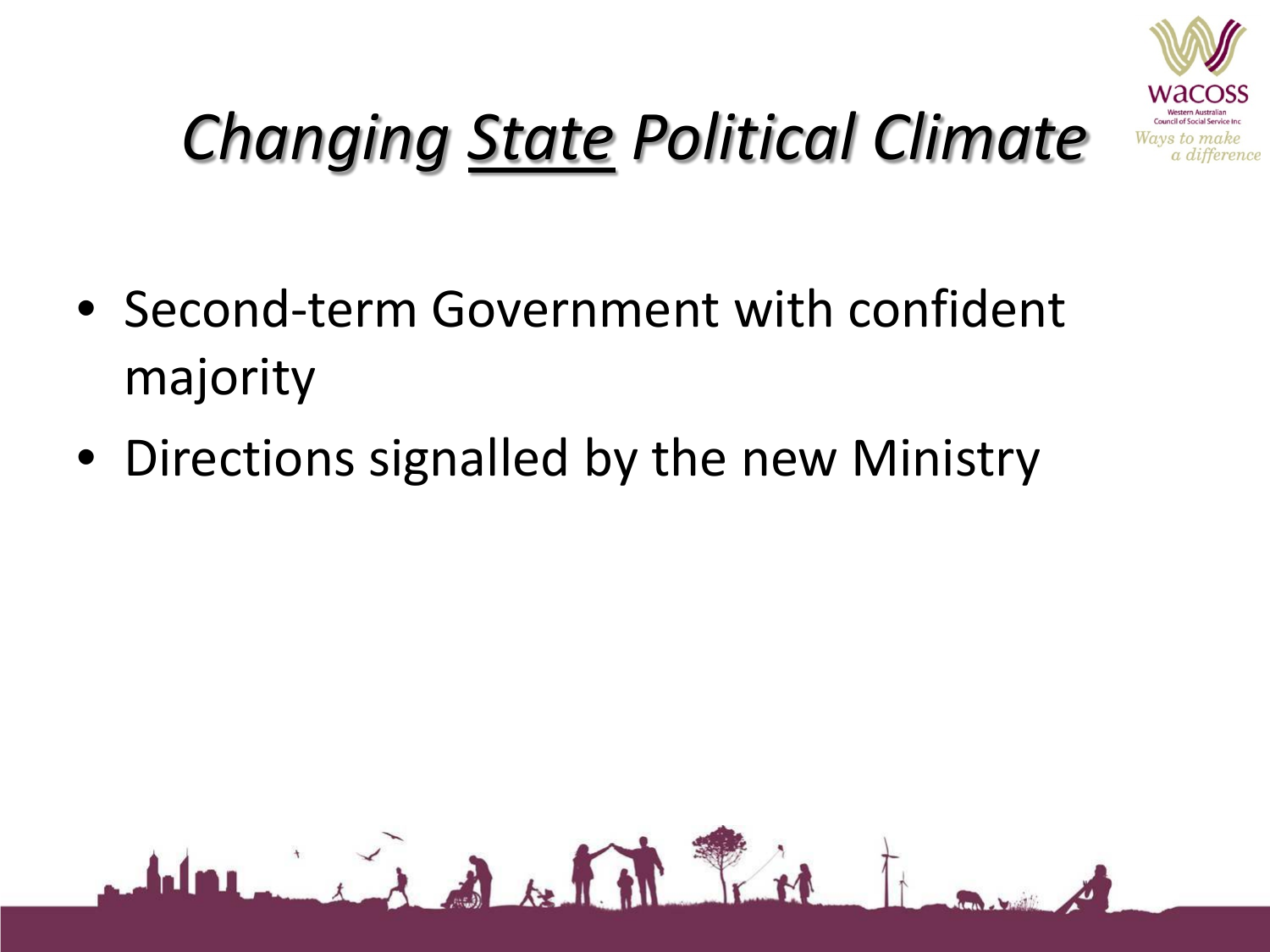

## *Time to Re-assess & Re-assert Roles*

*Changing political environment requires us to reassess and reassert both:*

• Our role – *as community service organisations in civil society,* and

him is a soft of

• Government's role in social services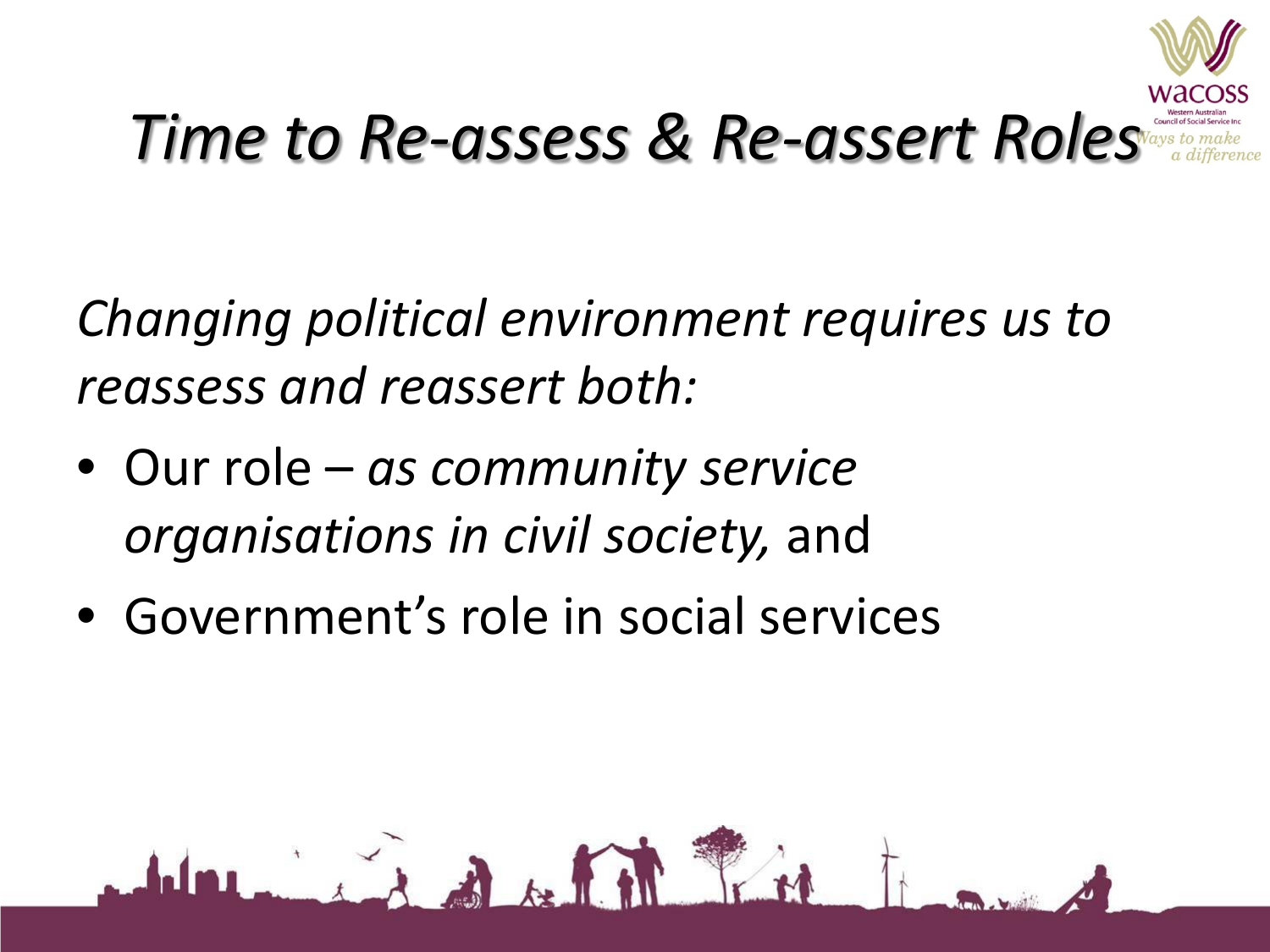

## *Government's Role – in Social Services*

*Reassess and reassert:*

him is a fill

- Policy making
- Funding
- Accountability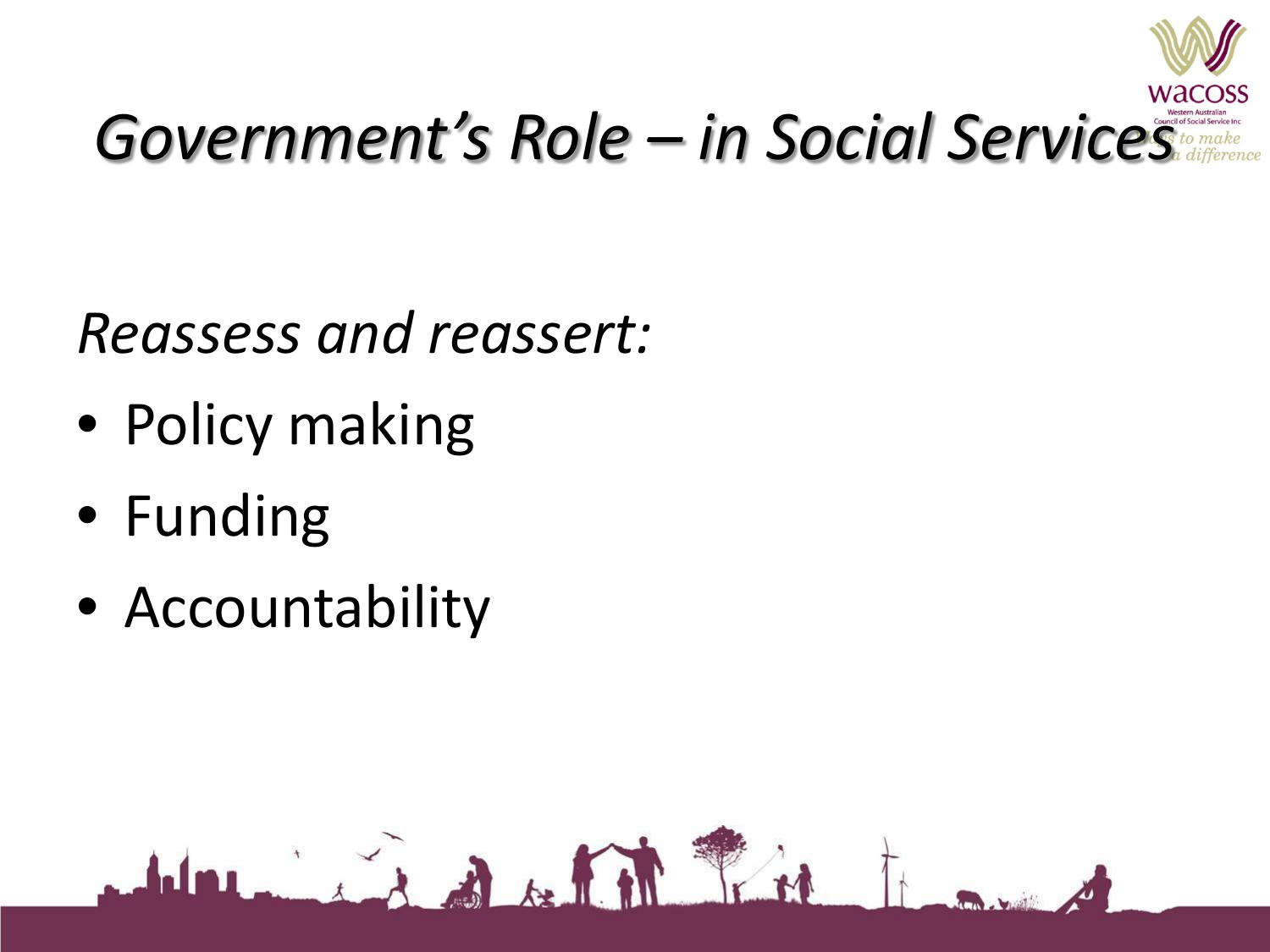

## *The Sector / Services Landscape*

- 1. Funding & Service Reform
- 2. Regulatory Reform
- 3. Risk
- 4. Reassessing and reasserting our role

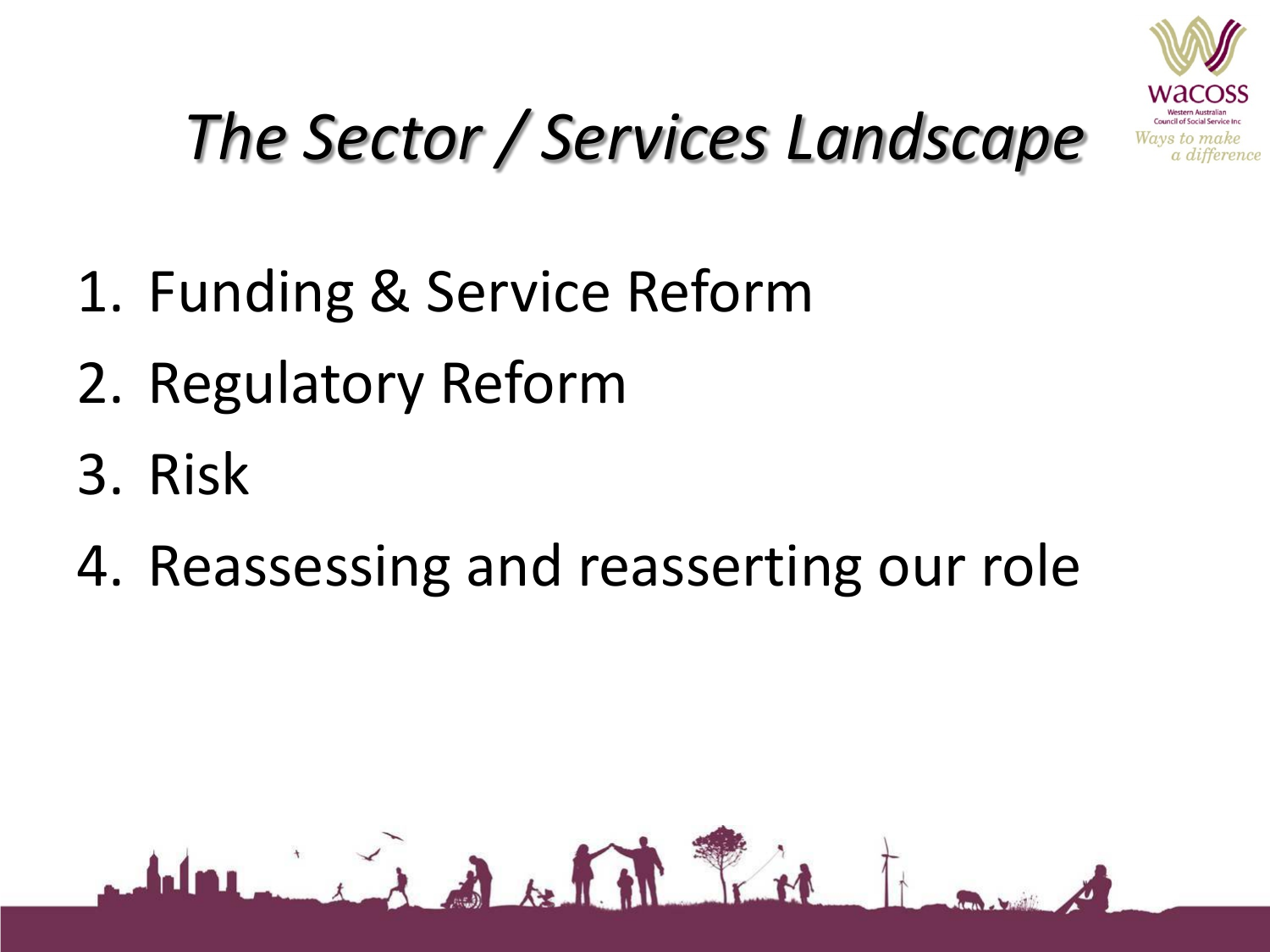

## *Funding & Service Reform*

- Individualised funding & self-directed services
- Performance-based & 'innovative' funding
- Outcomes-based accountability
- Changing service user expectations for service quality & participation

• Co-design & co-evaluation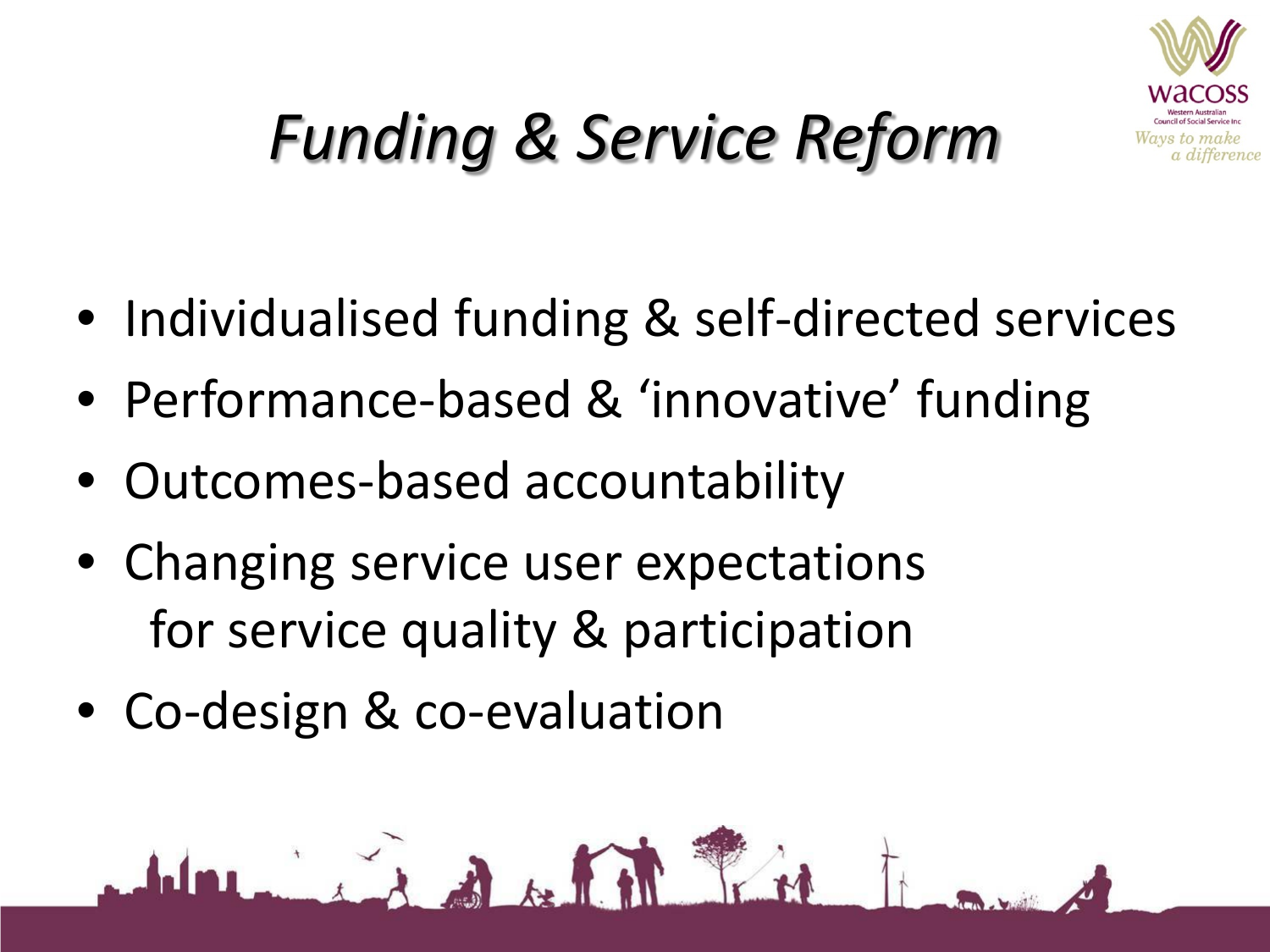



### **CEWA & WACOSS Members Forum** Monday 6<sup>th</sup> May, KPMG Boardroom

### *Key issues & implications for Employers of Self Directed Service Design*

- **Informative** find out the key issues for Employers and what others in the sector are doing.
- **Strategic & Structural considerations**  the Forum will help Members create a list of areas to focus on in re-aligning their operations for the changes ahead.
- **Position** the Forum will assist in shaping CEWA's position

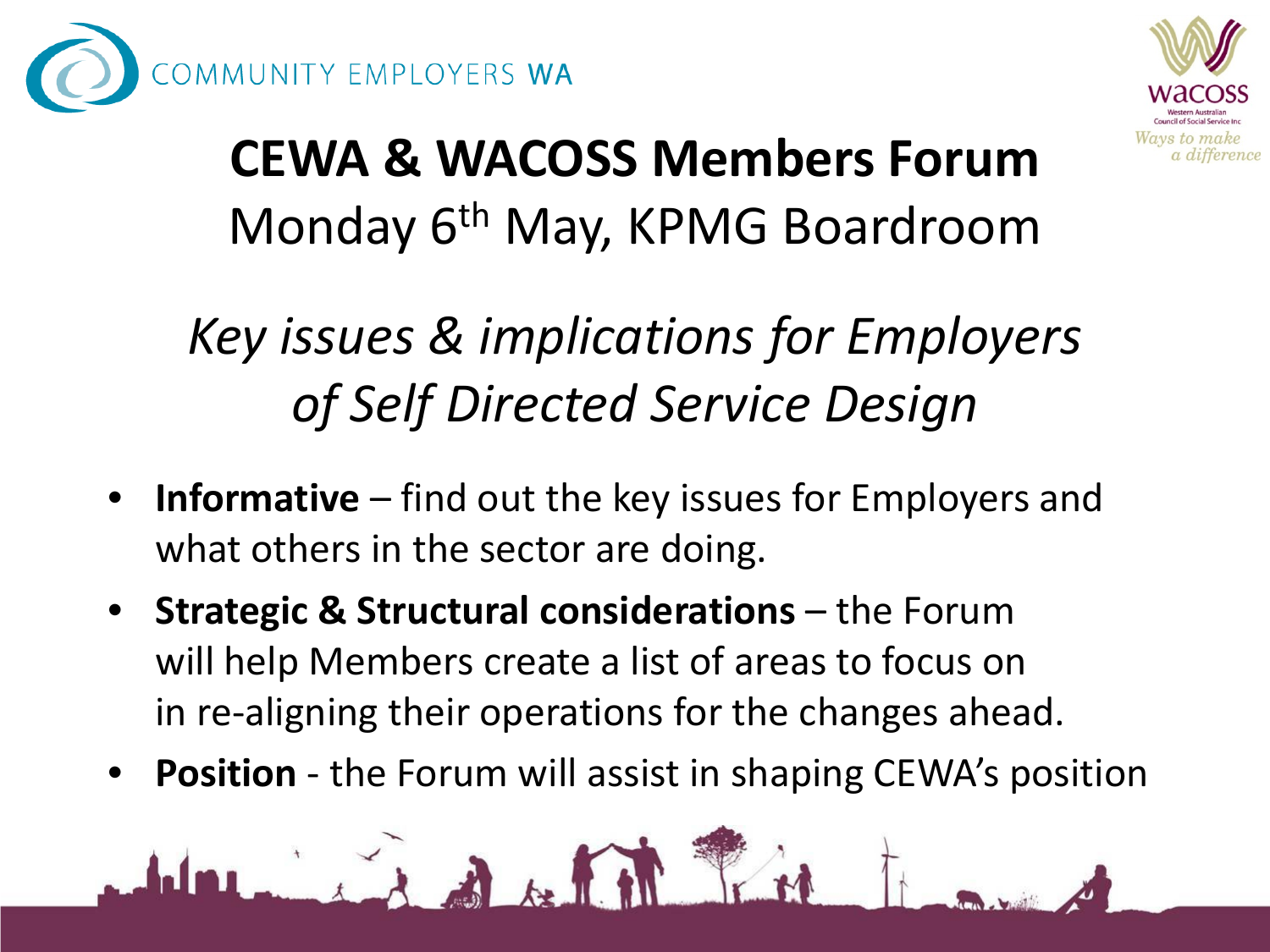

## *Regulatory Reform*

- Charitable status and taxation arrangements
- Fair Work and WA IRC Pay Equity
- ACNC *Australian Charities and NFP Commission*
- Commonwealth Grant Guidelines

Mr. The Company

• Delivering Community Services in Partnership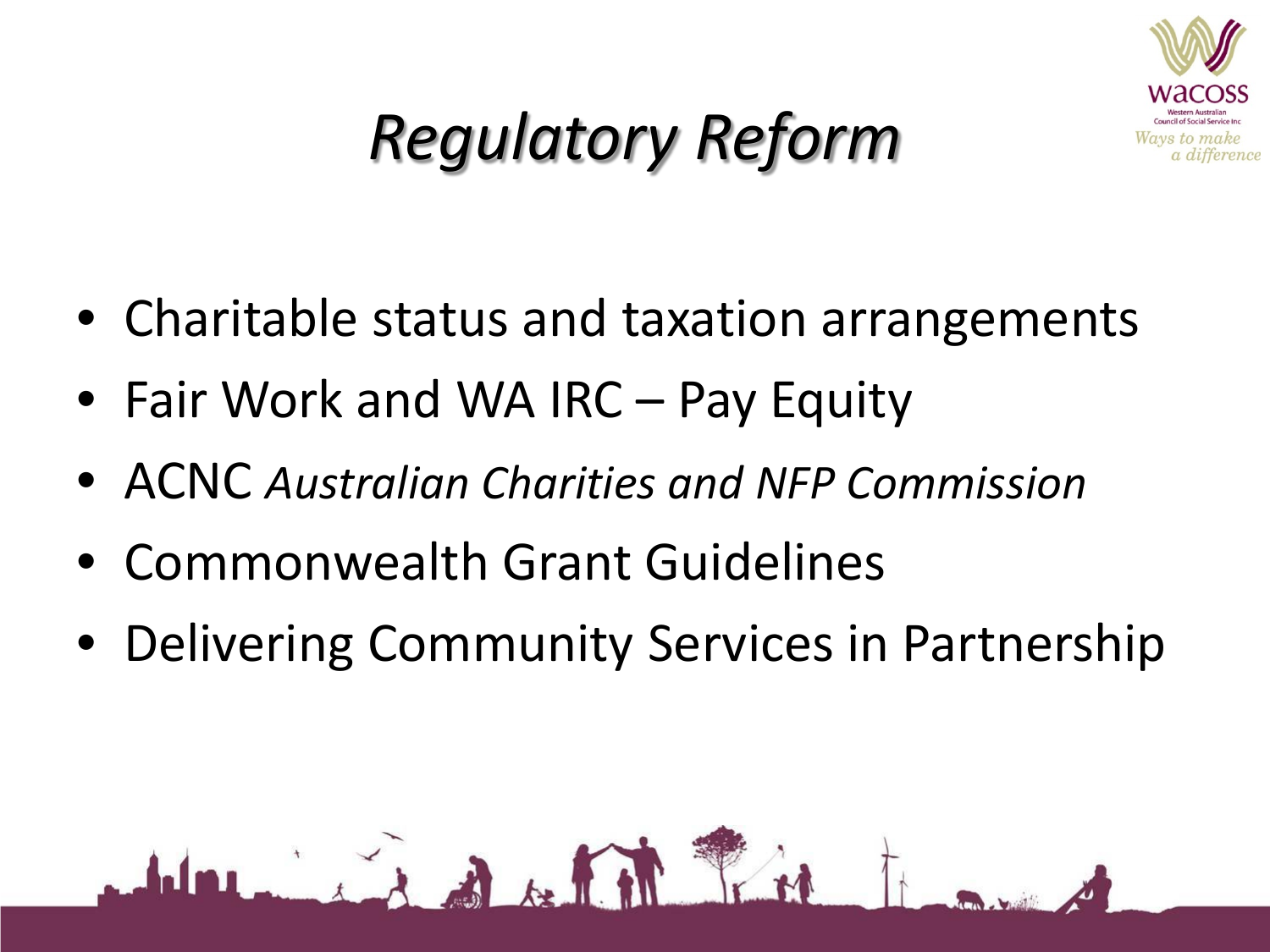

### *Risk & Future-Proofing the Sector*

WA is at risk of more frequent and intense floods, fires and droughts.

Climate Commission latest report - 123 weather records broken in 90 days this summer.

Extreme weather events both threaten community services, and call on us to support communities in crisis.

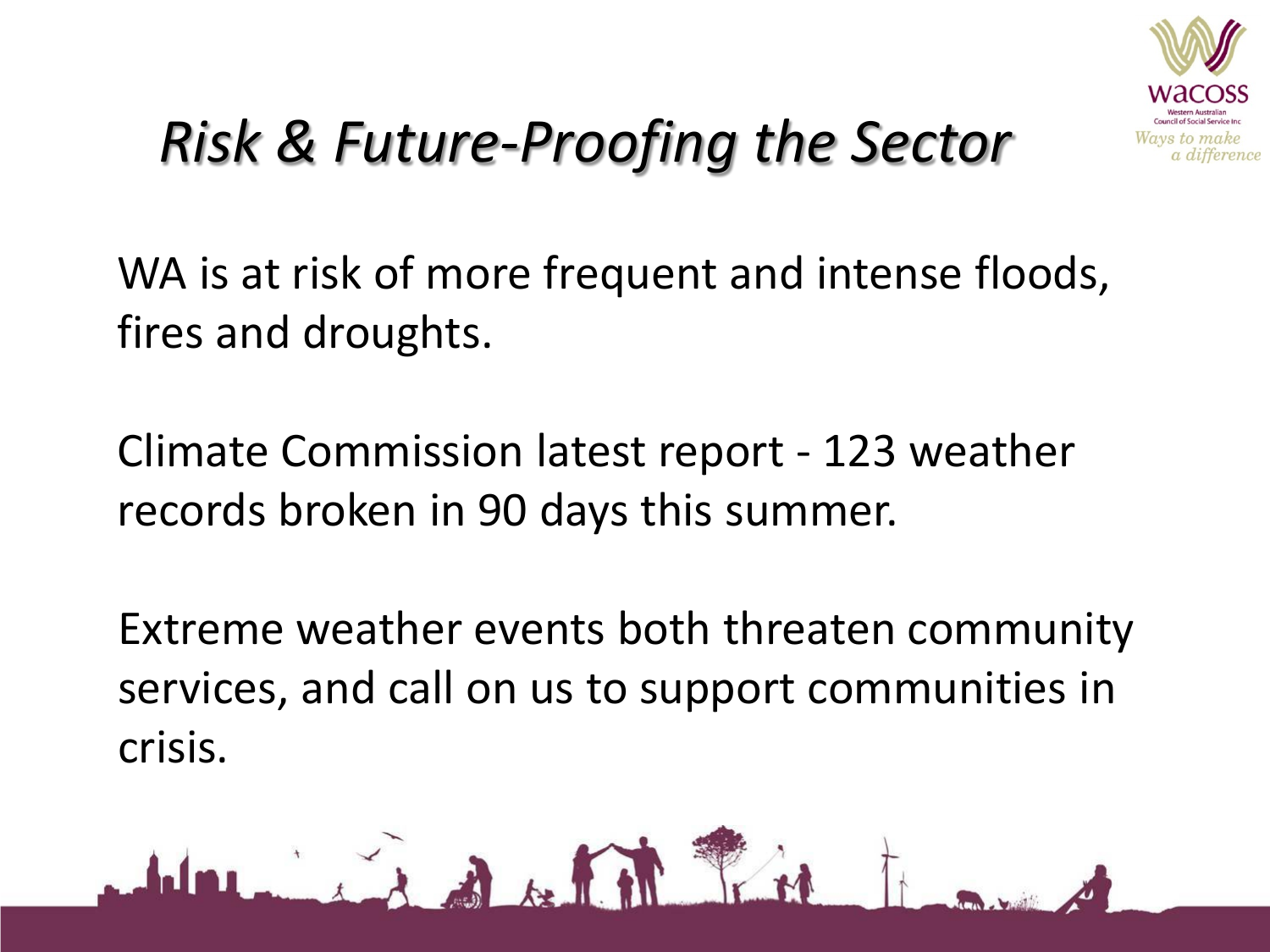

Heatwaves have become longer and hotter. The number of record hot days in Australia has doubled since the 1960s.

Australians will face **extreme heatwaves** 

and hot days far more often.





WACOSS Springboard Seminar Series

*Risk & Adaptation – Preparing for Extreme Events*

#### Wednesday 5<sup>th</sup> June

**Image: Climate Commission, ABC News**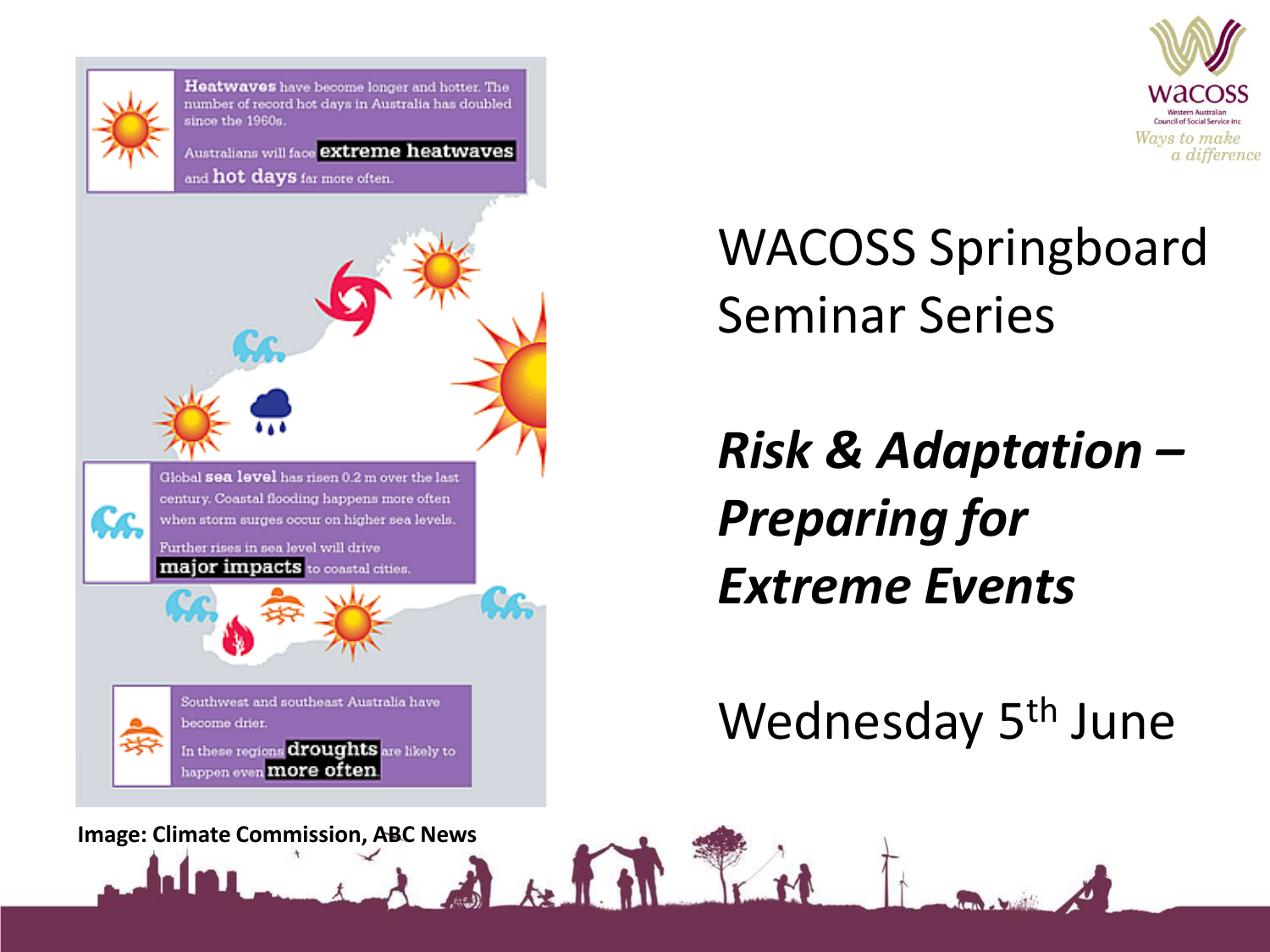

### *Our role in Civil Society*

• Time to re-assess and re-assert our role

him in A A fill the

• Community services or community delivered public services?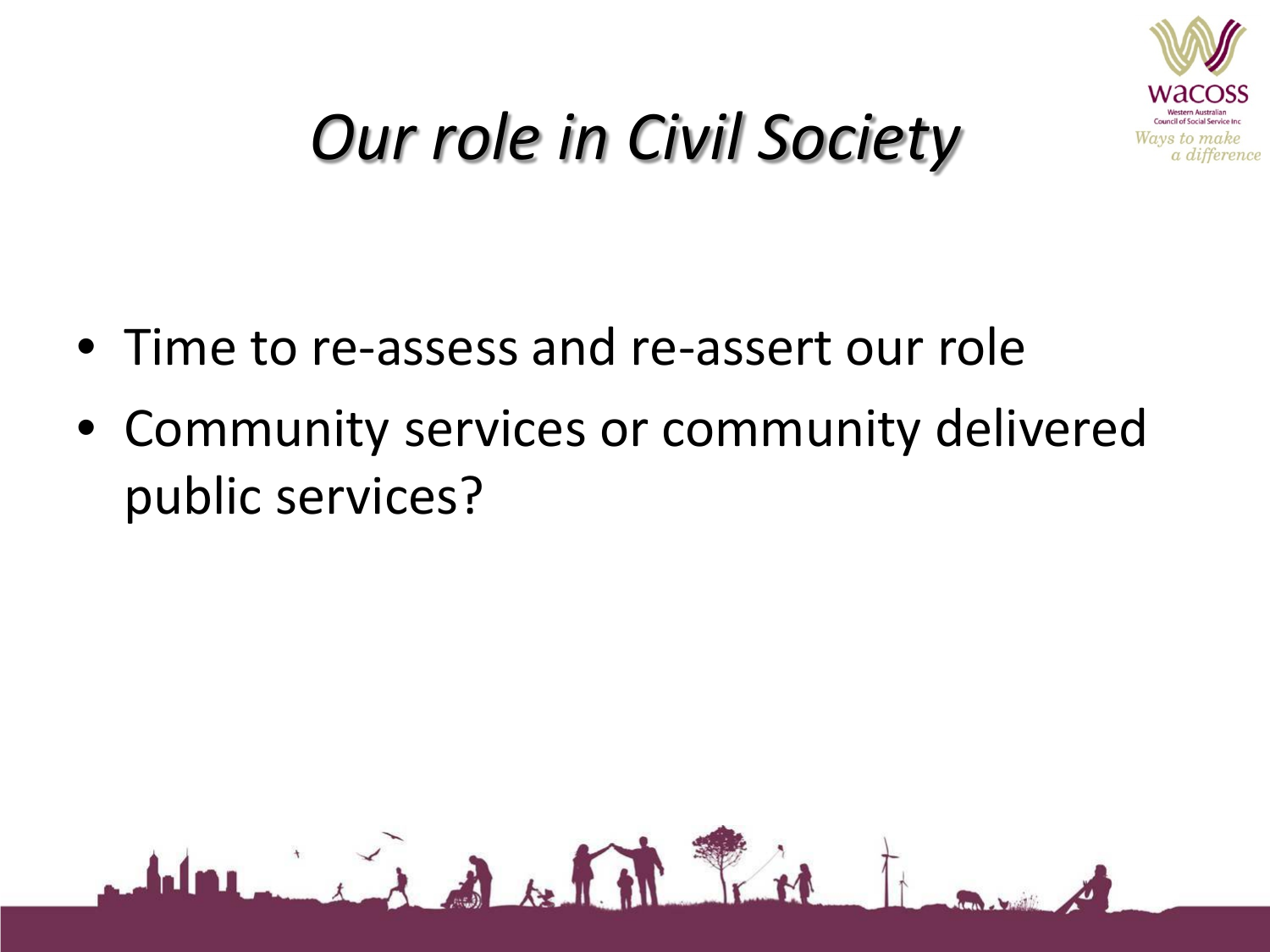

## *Our Role – Community Service Orgs*

*Reassess and reassert :*

- Independence of our mission
- Relationship with service users as consumers
- Accountability to funders, regulators & service users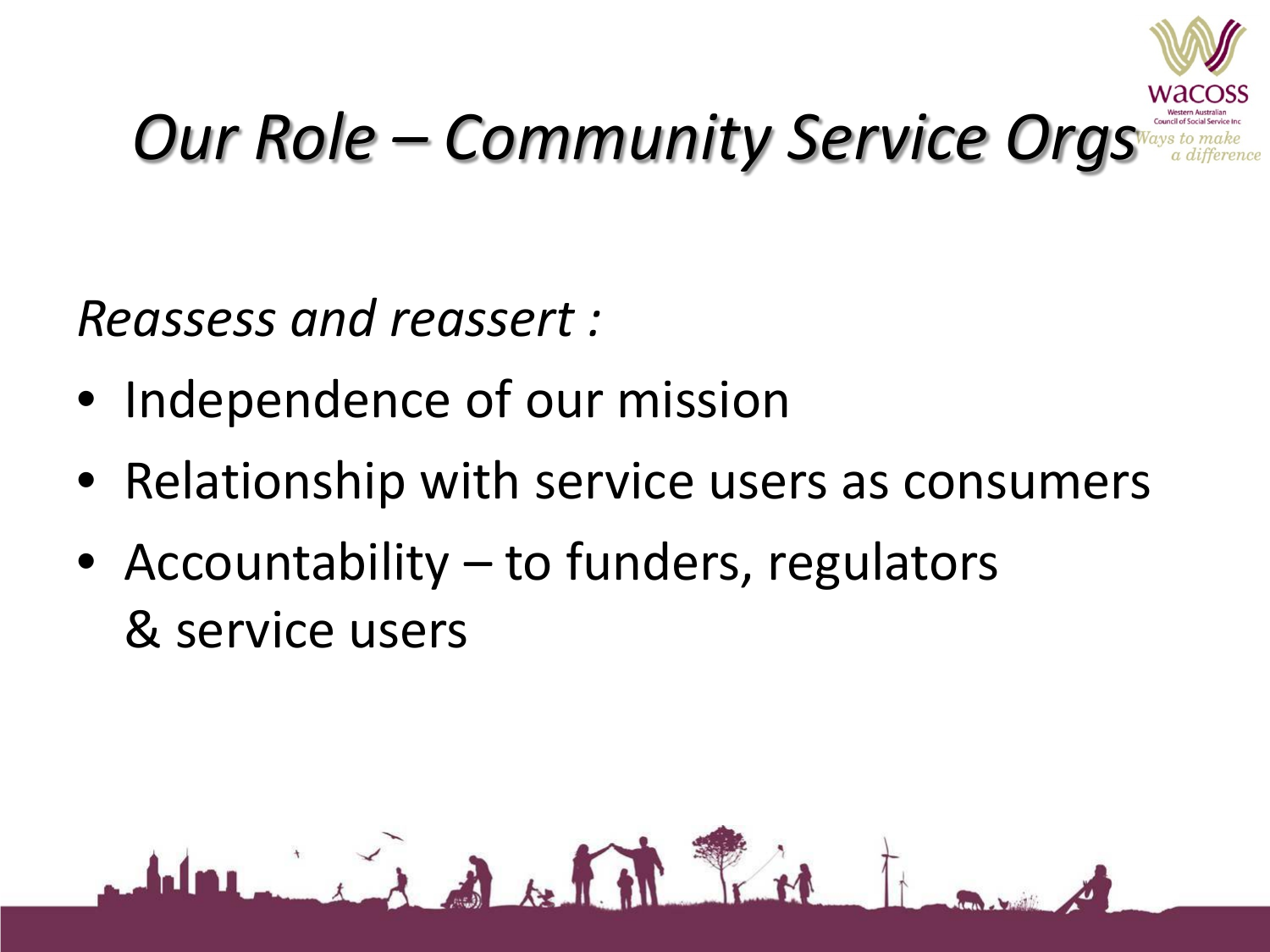## *Community Sector Leadership Challenges*



**As organisation leaders:**

- 1. Engage with extent of reforms, be aware of implications
- 2. Plan to adapt our organisation (or not), strategic directions to deliver mission in new context
- 3. Implement change and manage new systems, processes, funding streams, skills and capacity